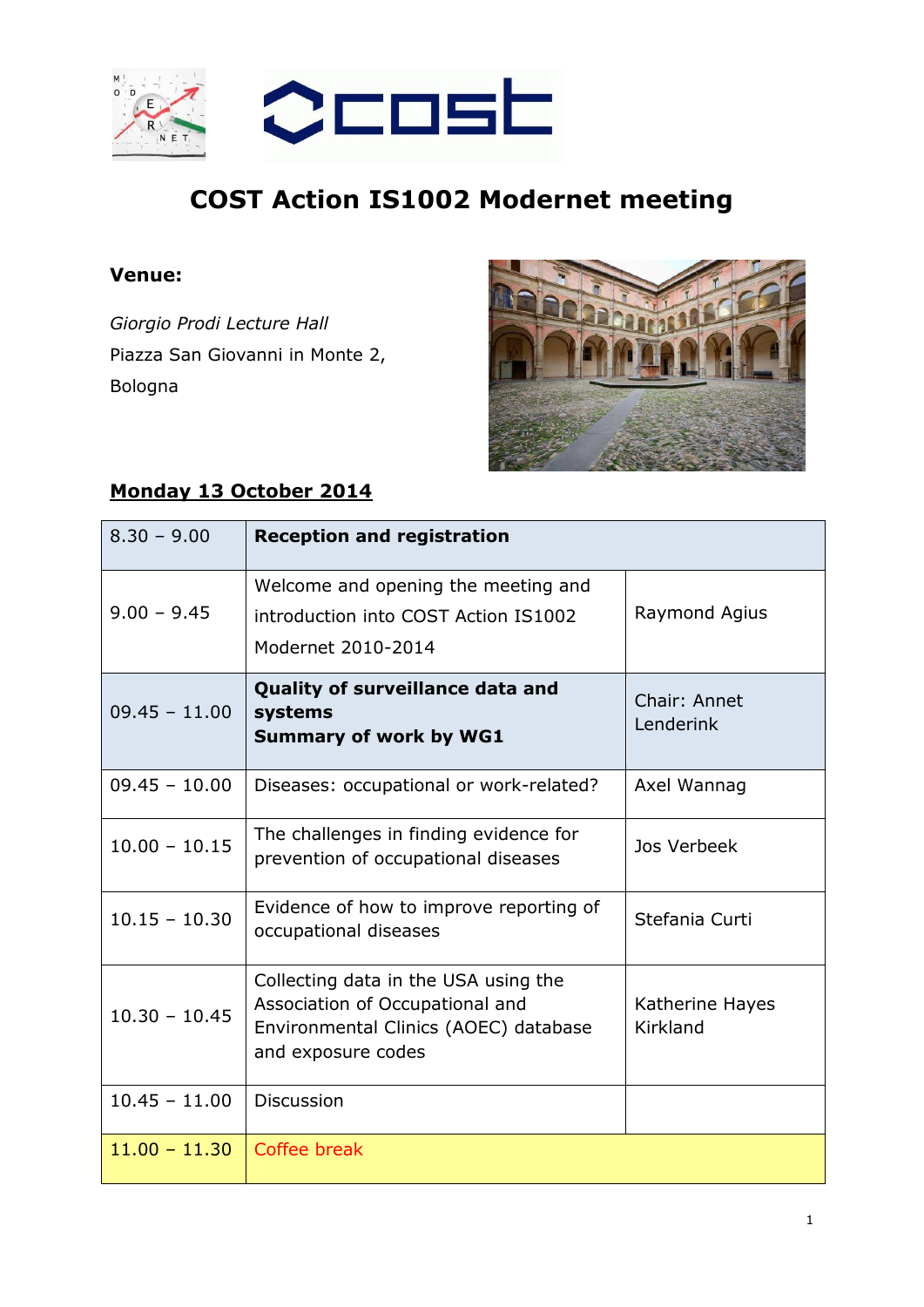| $11.30 - 12.30$ | <b>Studying trends and evaluating</b><br>interventions<br><b>Summary of work by WG2</b>            | Chair: Lode Godderis                                                                            |
|-----------------|----------------------------------------------------------------------------------------------------|-------------------------------------------------------------------------------------------------|
| $11.30 - 11.45$ | Using surveillance data for studying<br>trends and interventions: the importance<br>of methodology | Roseanne McNamee                                                                                |
| $11.45 - 12.00$ | Trends in incidence of some occupational<br>diseases in 10 European Countries (2000-<br>12)        | <b>Jill Stocks</b>                                                                              |
| $12.00 - 12.15$ | Some evaluation of interventions in<br>Europe using surveillance data: summary<br>of results       | Jill Stocks, Lynda<br>Bensefa-Colas, Henk<br>van der Molen                                      |
| $12.15 - 12.30$ | Discussion of WG2 themes: implications<br>for policy and practice?                                 | Invited discussants:<br>Henk van der Molen,<br>Pavel Urban,<br>Pierluigi Cocco, Riitta<br>Sauni |
| $12.30 - 13.00$ | <b>Dissemination</b><br><b>Summary of work by WG4</b>                                              | Chair: Begoña<br>Martinez                                                                       |
| $12.30 - 12.45$ | Dissemination in a digital age                                                                     | Stefan Mandic-<br>Rajcevic                                                                      |
| $12.45 - 13.00$ | Special Issue                                                                                      | Claudio Colosio                                                                                 |
| $13.00 - 14.00$ | Lunch break                                                                                        |                                                                                                 |
| $14.00 - 15.15$ | <b>Identifying new diseases</b><br><b>Summary of work by WG3</b>                                   | Chair: Gert van der<br>Laan                                                                     |
| $14.00 - 14.15$ | Occupational Health Vigilance and REACH                                                            | Nicole Palmen                                                                                   |
| $14.15 - 14.30$ | France: RNV3P Approach                                                                             | Gerard Lasfargues                                                                               |
| $14.30 - 14.45$ | Dutch/Belgium system for reporting new<br>occupational health risks (SIGNAAL)                      | Annet Lenderink and<br>Lode Godderis                                                            |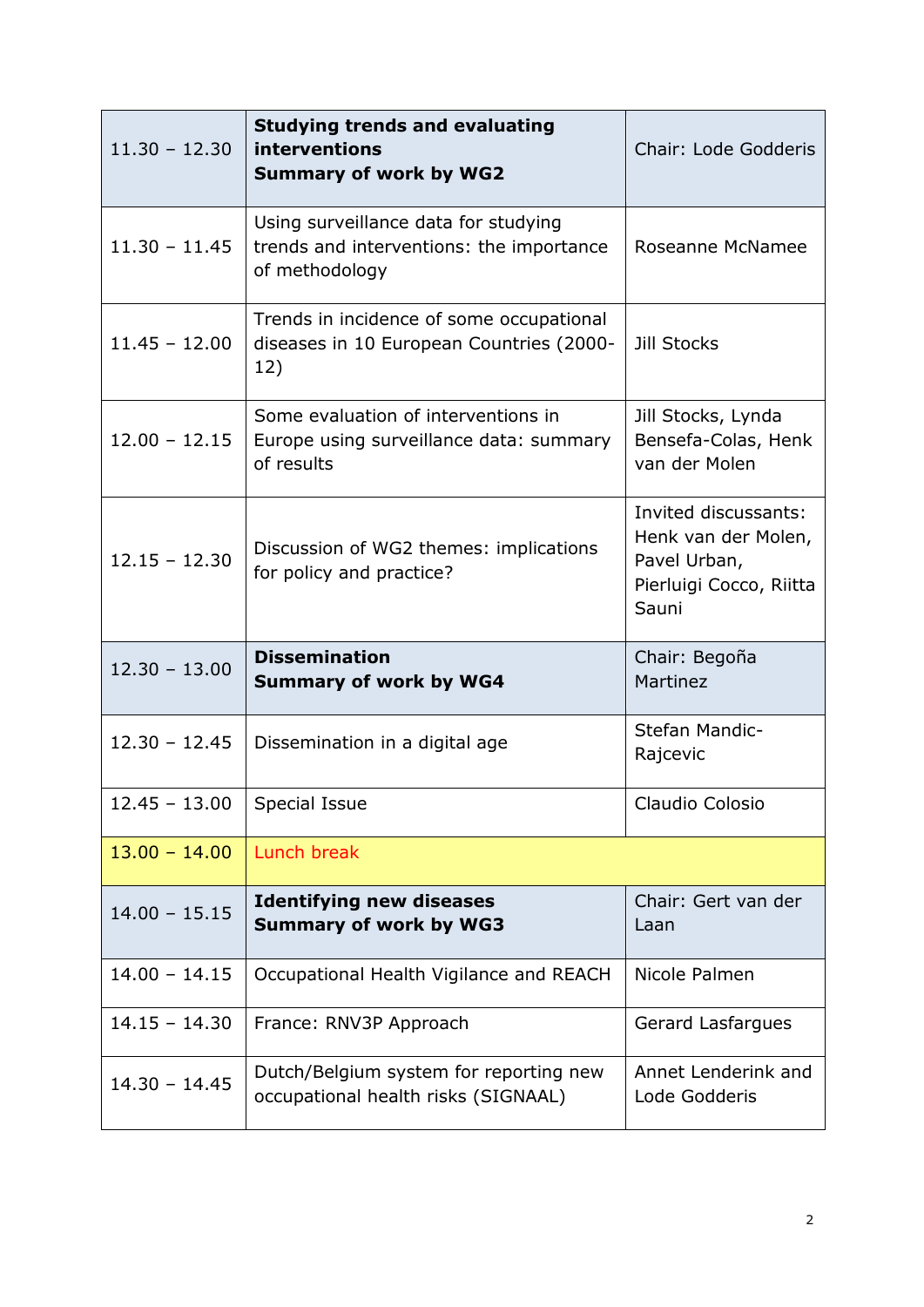| $14.45 - 15.00$ | Modernet concerted approach: OccWatch                                                           | Stefan Keirsbilck and<br><b>Vincent Bonneterre</b>                          |
|-----------------|-------------------------------------------------------------------------------------------------|-----------------------------------------------------------------------------|
| $15.00 - 15.15$ | <b>Discussion</b>                                                                               |                                                                             |
| $15.15 - 15.45$ | Coffee break                                                                                    |                                                                             |
| $15.45 - 17.30$ | <b>Collaborative activities</b>                                                                 | Chair: Regis de<br>Gaudemaris                                               |
| $15.45 - 16.00$ | Overview of existing registries in<br>participating countries (WG1+WG2).                        | Melanie Carder                                                              |
| $16.00 - 16.15$ | Level of evidence needed to define the<br>occupational origin of a disease                      | Riitta Sauni                                                                |
| $16.15 - 16.30$ | Occupational etiology: 50 years after<br>Hill's criteria                                        | Malcolm Sim                                                                 |
| $16.30 - 16.50$ | Signal detection within trends on<br>occupational diseases: undergoing work                     | Author: signal<br>detection WG2&3<br>subgroup<br>Maylis Telle-<br>Lamberton |
| $16.50 - 17.10$ | Active vs passive data collection for<br>incidence and trends: a comparison from<br>MCP, France | Roseanne McNamee,<br>Jill Stocks,<br>Madeleine Valenty,<br>Sabira Smaili    |
| $17.10 - 17.30$ | <b>Discussion</b>                                                                               |                                                                             |
| $18.00 - 20.00$ | Social event - City walk                                                                        |                                                                             |
| 20.00           | Dinner: restaurant "Cantina<br>Bentivoglio",<br>a typical osteria bolognese                     |                                                                             |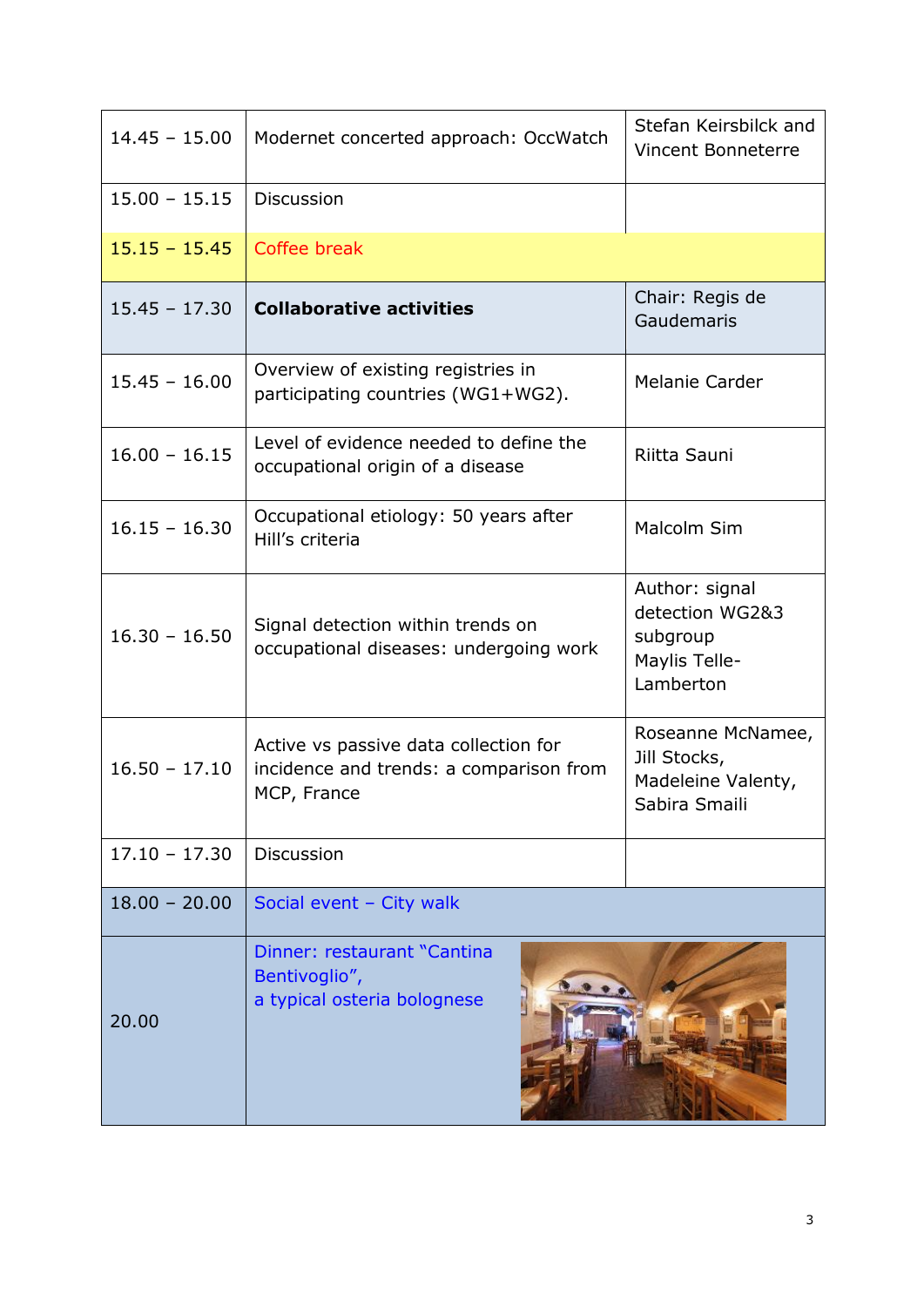## **Tuesday 14 October 2014**

| $8.30 - 9.00$   | <b>Reception and registration</b>                                                                                |                                  |
|-----------------|------------------------------------------------------------------------------------------------------------------|----------------------------------|
| $9.00 - 10.15$  | <b>Future/broader perspectives</b><br><b>Presentations and discussion on</b><br>future activities                | Chair: Riitta Sauni              |
| $9.00 - 9.15$   | Plans for the future: WG1 and<br>collaboration with other WGs                                                    | Stefano Mattioli                 |
| $9.15 - 9.30$   | New and future work arising from<br>the MODERNET collaboration WG2                                               | Jill Stocks, Roseanne<br>McNamee |
| $9.30 - 9.45$   | Way forward. Detection and handling<br>of new emerging risks: what can we<br>do for Europe?                      | <b>Vincent Bonneterre</b>        |
| $9.45 - 10.15$  | <b>Discussion</b>                                                                                                |                                  |
| $10.15 - 10.45$ | <b>Key-note lecture:</b><br>"Prevention: Lessons learned from<br>occupational dermatoses"                        | Prof. dr. Swen Malte John        |
| $10.45 - 11.15$ | Coffee break                                                                                                     |                                  |
| $11.15 - 13.00$ | <b>Final Assessment Panel</b><br>DC Rapporteur, COST Office Science<br>Officer, and 1 or 2 external<br>assessors |                                  |
|                 | <b>Presentation Action overall</b>                                                                               | Raymond Agius                    |
|                 | Presentation Management of Action                                                                                | Annet Lenderink                  |
|                 | Presentation WG1                                                                                                 | Stefano Mattioli                 |
|                 | Presentation WG2                                                                                                 | Roseanne McNamee                 |
|                 | <b>Presentation WG3</b>                                                                                          | <b>Vincent Bonneterre</b>        |
|                 | Presentation WG4                                                                                                 | Claudio Colosio                  |